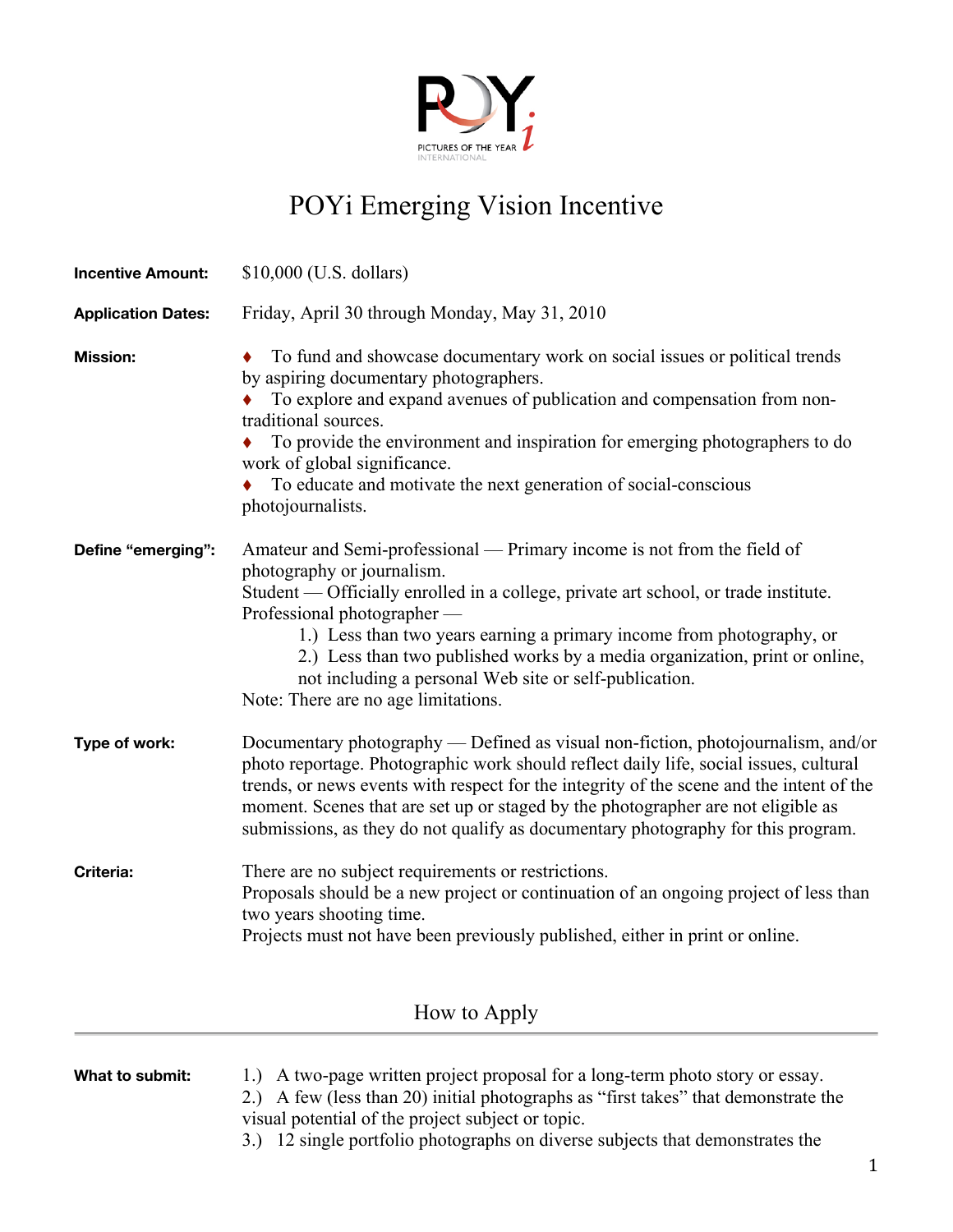|                                       | photographer's aesthetic capabilities.<br>4.) Supplemental material such as online research, letters citing support for the<br>project, and other documentation that reflects the impact of the topic on society.<br>5.) A brief financial budget for the project that reflects how the incentive funding<br>would be used to complete the project.<br>6.) A completed application form (download pdf form at www.poyi.org) |  |
|---------------------------------------|-----------------------------------------------------------------------------------------------------------------------------------------------------------------------------------------------------------------------------------------------------------------------------------------------------------------------------------------------------------------------------------------------------------------------------|--|
| <b>Application Fee:</b>               | A one-time application fee of \$20 per entrant to POY <sub>i</sub> for administrative costs.<br>Personal check, money order, or bank cashier's check sent with the CD or DVD.                                                                                                                                                                                                                                               |  |
| <b>Application Process:</b>           | Very simple — Send by courier (mail, FedEx, UPS, or DSL) the required materials<br>listed above burned onto a CD or DVD, plus a check for the application fee, to:<br>POYi Emerging Vision Incentive<br>Missouri School of Journalism<br>315 Reynolds Journalism Institute<br>Columbia, MO 65211<br>573-884-2188<br>$info(\partial poyi.org)$                                                                               |  |
| <b>Applications Due:</b>              | Monday, May 31, 2010                                                                                                                                                                                                                                                                                                                                                                                                        |  |
| <b>Selection Process and Sponsors</b> |                                                                                                                                                                                                                                                                                                                                                                                                                             |  |

| <b>Funding Sponsors:</b> | \$5,000 from POYi and the Annenberg Foundation<br>\$5,000 from the Donald W. Reynolds Journalism Institute                                                                                                                                                                                                                                                                                                       |
|--------------------------|------------------------------------------------------------------------------------------------------------------------------------------------------------------------------------------------------------------------------------------------------------------------------------------------------------------------------------------------------------------------------------------------------------------|
| <b>Partnerships:</b>     | POYi administers this program in collaboration with:<br>Donald W. Reynolds Journalism Institute<br>The Annenberg Space for Photography<br>College Photographer of the Year program<br>Missouri Photo Workshop                                                                                                                                                                                                    |
| Jury:                    | Panel of six jurists will review all applications June $1 - 4$ , 2010<br>two jury members from Pictures of the Year International<br>٠<br>two jury members from The Annenberg Space for Photography, and<br>٠<br>two "at large" jurists.<br>٠                                                                                                                                                                    |
| <b>Rankings:</b>         | <b>Entrants</b> may submit individual portfolios/projects for consideration.<br><b>Emerging Nominees</b> (an undetermined number) are chosen from the entrants.<br><b>Emerging Finalists</b> (three) are elevated from the pool of nominees for recognition.<br><b>Emerging Recipient</b> (one) is selected to receive the funding incentive.                                                                    |
| <b>Recognition:</b>      | Emerging Recipient will receive:<br>\$10,000 to continue the proposed project for a full year.<br>٠<br>A display of photos from the recipient's proposal or portfolio at The Annenberg<br>٠<br>Space for Photography during the POYi exhibition in June 2010.<br>POYi plaques of recognition during the POYi Education & Awards Program<br>٠<br>An exhibition in 2011 of the recipient's completed project.<br>٠ |